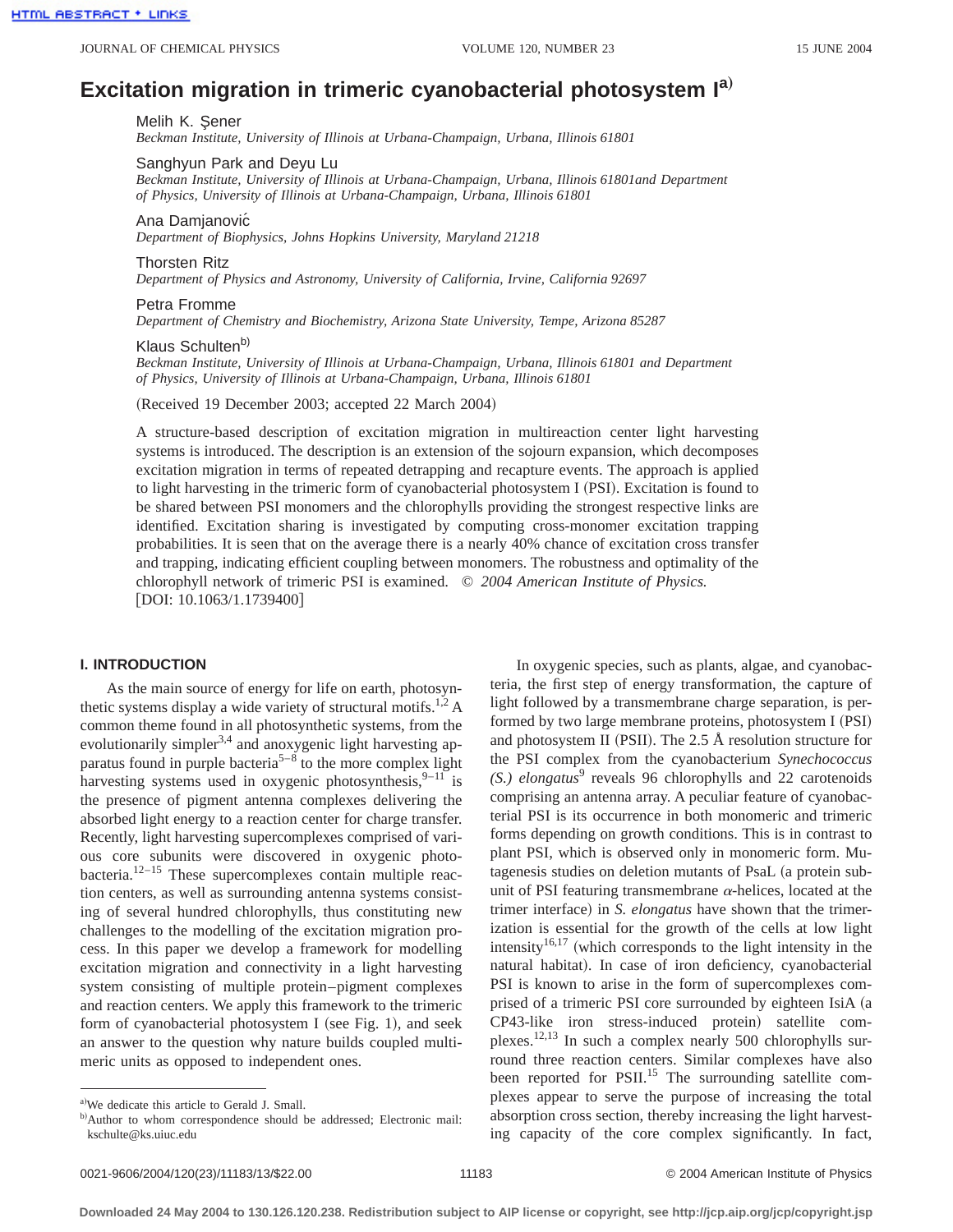

FIG. 1. (Color) Chlorophyll network of trimeric PSI from cyanobacterium *S. elongatus*. (a) The trimeric protein–pigment complex. For simplicity, cofactors other than chlorophylls are not shown. Different monomers and their chlorophylls are depicted in different colors. (b) Excitation transfer rates between individual chlorophylls. The thickness of a bond between two chlorophylls is proportional to the logarithm of the transfer rate between them. For simplicity, only the largest rates are shown. (c) Connectivity between different monomers. The measure is given by the probabilities of charge transfer from a given reaction center for an initial condition corresponding to a perfectly localized excitation at a given chlorophyll. The content of red, green, and blue are proportional to the probability of charge transfer from the bottom, left and right reaction centers, respectively (see also Fig. 4). (d) Excitation migration. The arrows between chlorophylls characterizing the migration are assigned according to the steepest-descent criterion based on mean first passage times to the reaction centers (see text). The colors denote increasing mean first passage times from red to blue. (a) and (b) were produced with VMD (Ref. 57).

Melkozernov *et al.*<sup>18</sup> have recently reported that there is efficient energy transfer from the IsiA antenna ring to the PSI core.

The existence of light harvesting systems comprised of multiple integrally connected protein–pigment complexes brings up questions regarding the degree of connectivity between individual subunits, as well as the rationale behind the formation of multimeric units. The case of peripheral antenna rings surrounding a reaction center core through an efficient coupling is self-explanatory, as this increases the overall absorption cross section. However, it is less obvious what advantage is gained by the formation of a trimeric PSI complex as opposed to having three separate monomers. Can

this be explained solely in the context of excitation transfer dynamics or does the reason of trimer formation lie with a different aspect of the light harvesting function? The question why PSI forms trimers in cyanobacteria is an exciting and controversial issue and there is a great need for experimental evidence concerning the function of the trimerization. As a first step in answering the questions raised by trimer formation in PSI, we perform a theoretical study of the excitation transfer dynamics in the trimeric form of PSI, specifically investigating the degree of connectivity between individual monomers.

Excitation transfer dynamics in PSI has been the subject of much theoretical and experimental study, $19-27$  as well as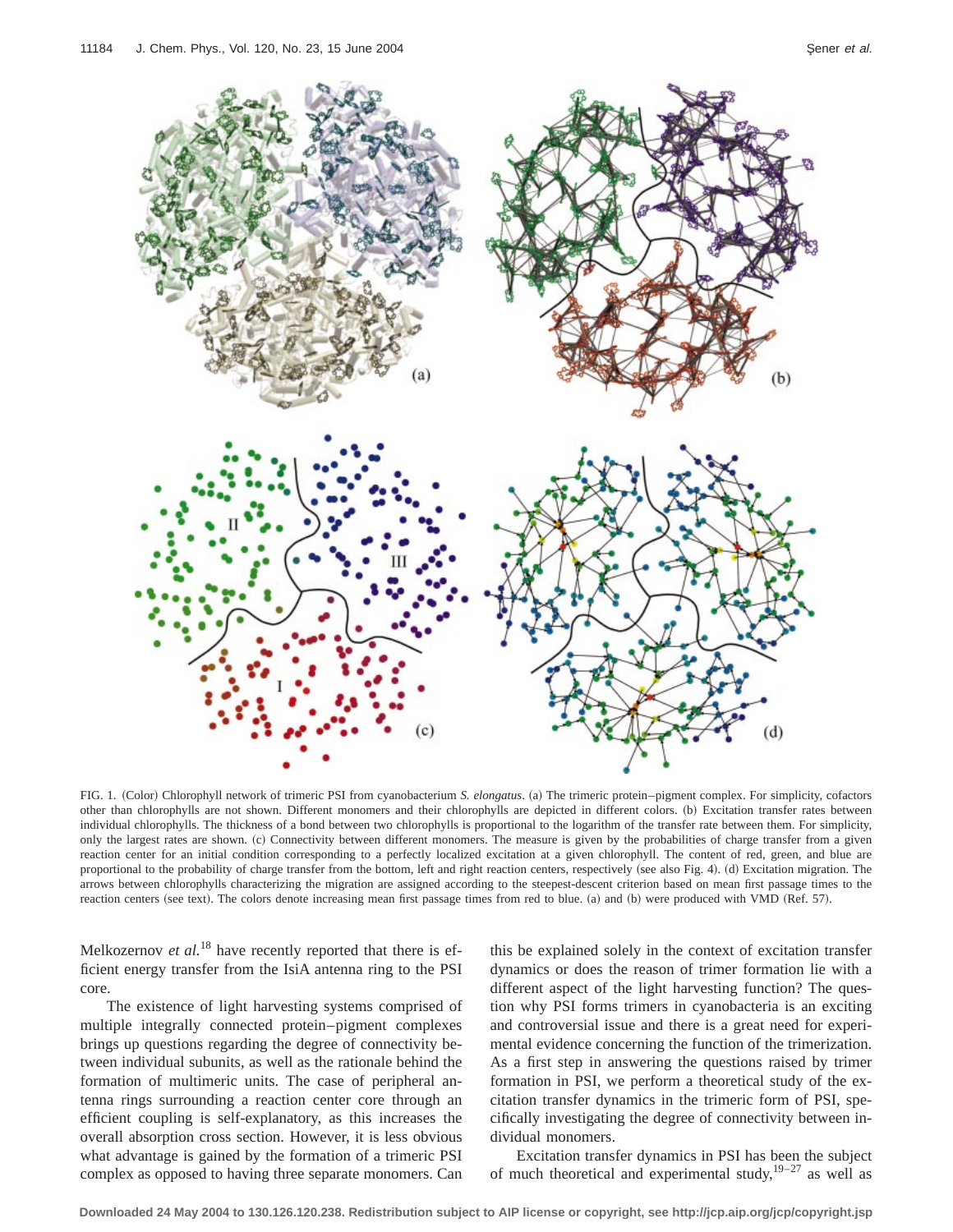reviews.<sup>28–30</sup> With the availability of a high resolution structure<sup>9</sup> for PSI an opportunity arises to explore the excitation transfer dynamics at a level of detail hitherto not possible. The earliest such studies $31,32$  concentrated on the nature of the chlorophyll network of PSI, 96 chlorophylls, with no apparent symmetry, providing challenges not seen in the cylindrically symmetrical chlorophyll aggregates of purple bacteria. $33,34$  The computation of chlorophyll site energies<sup>35</sup> proves to be a crucial step in any detailed modelling effort. In the earlier work $32$  we have discovered a high degree of robustness of PSI light harvesting and examined the degree of its optimality. The light harvesting function of PSI was found to be robust against thermal fluctuations of chlorophyll site energies as well as against the pruning of individual chlorophylls. This study was based on an effective Hamiltonian model and an application of Förster theory. A more recent study by Yang *et al.*,<sup>36</sup> in the context of a Redfield theory approach, identifies the rate determining steps in excitation transfer and discusses the role of individual chlorophyll groups, such as linker chlorophylls, on the excitation migration process. A recent comparison of Redfield and Förster theories in the context of excitation transfer dynamics can be found in Ref. 37. Successive kinetic domains in PSI, along which excitation migration proceeds, have been discussed in Ref. 38.

Even with the availability of a high resolution structure, many questions about the light harvesting function of PSI remain unanswered. One such question regards the nature of the so-called red chlorophyll states observed in the absorption spectrum of PSI, corresponding to chlorophylls that apparently absorb light at longer wavelengths than  $P700$ <sup>21,27</sup> It has been argued that the main function of the red chlorophylls is to extend the absorption profile of PSI. The red chlorophyll states contribute significantly to the overall light harvesting capacity of PSI. An attempt to assign red chlorophyll states based on the strength of excitonic couplings alone without regard to chlorophyll site energies proves unsatisfactory. $32$  The low temperature absorption spectrum based on a computation of chlorophyll site energies<sup>35</sup> successfully reproduces the width of the main absorption peak corresponding to bulk chlorophylls, but not the details of the red chlorophyll band. The spatial assignment of the red chlorophyll states remains yet to be established.

Another issue yet unresolved concerns the directionality of the electron transfer chain in PSI. Electron transfer chains in reaction center cores have a conserved structural motif consisting of two bifurcating paths of electron carriers. In case of purple bacteria, the nature of the charge transfer has been studied in great detail. $39-41$  In purple bacteria only one of the two branches is active, whereas in the case of PSI the question of whether one or both of the branches performs electron transfer is an open question. Evidence has been provided for both unidirectional<sup>42-44</sup> and bi-directional<sup>45,46</sup> electron transfer scenarios. It is possible that both branches are active with one of them being predominant. The results differ in cyanobacteria and green algae. Whereas the studies on the cyanobacterial system suggest the A-branch as the only active branch,  $43,44$  there is evidence from the studies on the green algae *Chlamydomonas rheinhardtii* that both branches may be active with the B-branch being the faster and more important branch. $45-47$  Therefore, the pathway of electrons may differ in green algae and cyanobacteria.

The question of whether two branches or only one branch is active, is difficult to answer at the present state of knowledge. Since we are working with the structure of a cyanobacterium, we will assume below that only one branch, namely the A-branch, is dominant.

The next question, which has to be addressed, is which  $molecule(s)$  perform the charge separation, i.e., correspond to P700 $*$ . In an earlier study<sup>32</sup> we have considered a model with two reaction center chlorophylls contributing to electron transfer. In this work we will follow an alternative suggestion $36$  in assuming that the charge separation may start from the chlorophyll a'  $(eC-A1,$  corresponding to chlorophyll number 1; all nomenclature and chlorophyll orderings refer to Ref. 9 and the associated PDB structure file 1JB0), the A-branch chlorophyll of P700.

With the stated assumptions, a kinetic model of light harvesting in trimeric PSI can be established. This will be done in the present paper based on the structure revealed in Ref. 9. Structure-based models are built on the observed geometry of the chlorophyll ensemble and on *a priori* established physical properties of chlorophylls, i.e., they have no parameters chosen *a posteriori*, permitting one thereby to test our present understanding of the physics of light harvesting. Despite the seeming complexity of structure-based models, e.g., compared to schematic lattice models as reviewed in Ref. 48, one can actually achieve, even for the 288 chlorophyll trimeric PSI, through the sojourn expansion a simple and transparent decomposition of the overall light harvesting process in terms of a few intuitive characteristics as will be demonstrated below.

The organization of this paper is as follows: In the next section we discuss the effective Hamiltonian formulation for trimeric PSI and the excitation transfer process in terms of a master equation. Section III presents a generalization of the sojourn expansion for a light harvesting system with an arbitrary number of reaction centers. In Sec. IV we apply the expansion method developed earlier to the excitation migration in trimeric PSI. Section V examines the connectivity between individual PSI monomers in a trimer. The issues of robustness and optimality of the chlorophyll network of PSI are addressed in Sec. VI, especially in regard to the role of excitation sharing between monomers. Section VII contains our conclusive remarks.

# **II. EFFECTIVE HAMILTONIAN FOR TRIMERIC PSI AND MASTER EQUATION FOR EXCITATION TRANSFER**

Structural information provided by the 2.5 Å resolution structure of PSI<sup>9</sup> enables one to construct an effective Hamiltonian for the chlorophyll network using the  $Q_y$ -excited states of chlorophylls as a basis set. This effective Hamiltonian is used, following the examples in Refs. 8, 49, 50, 51, to describe the excitation transfer process through a related master equation for excitation migration via Förster theory or its generalization. This approach has been outlined also in a previous publication<sup>32</sup> for monomeric PSI which we follow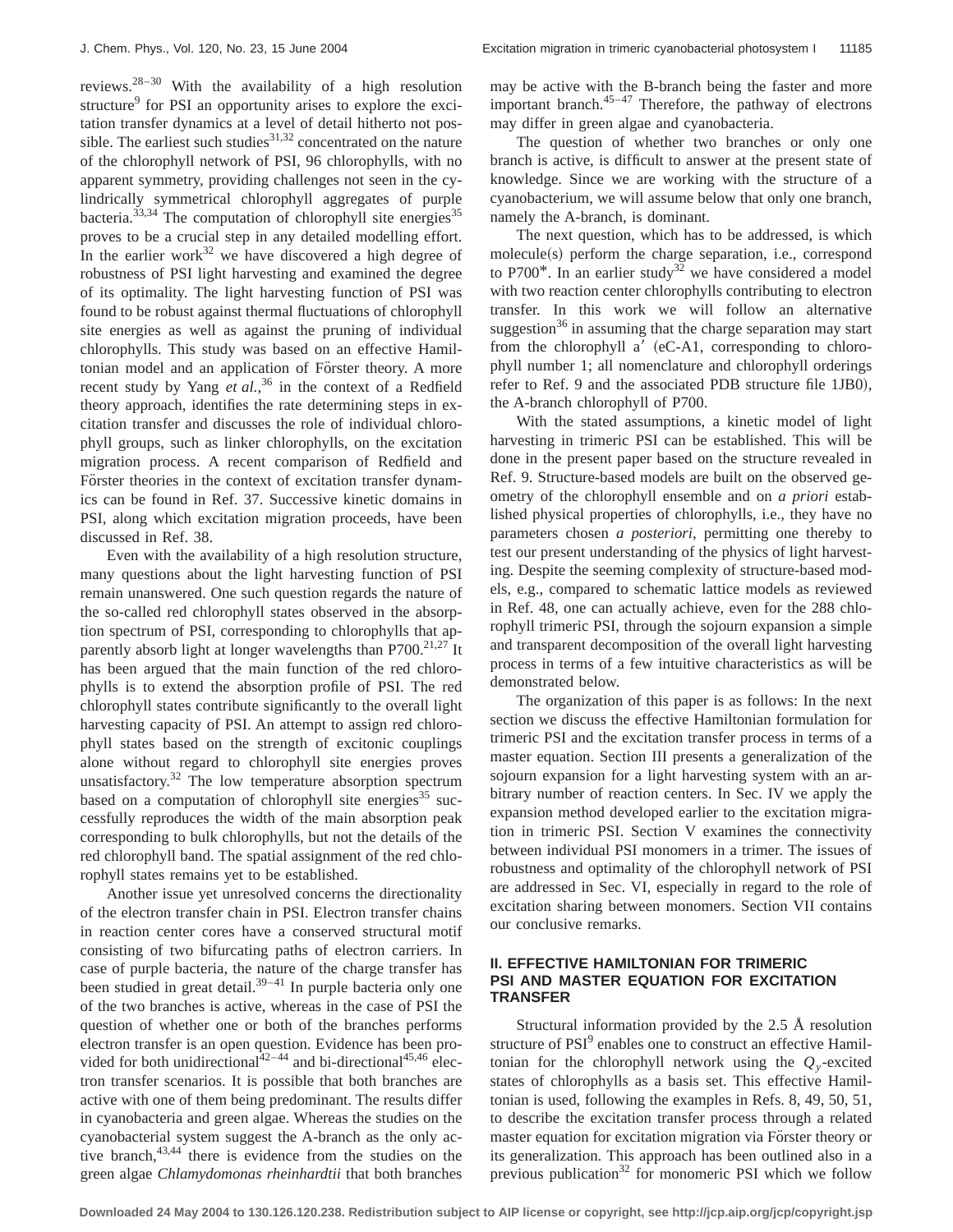closely below. As discussed in Ref. 32, the approach taken does not account for the properties of red chlorophylls.<sup>21,27</sup>

Each monomer of PSI contains  $N=96$  chlorophylls. The chlorophyll ensemble of the trimer is depicted in Fig. 1. Its effective Hamiltonian is

$$
H = \begin{pmatrix} \epsilon_1 & H_{12} & \cdots & H_{1,3N} \\ H_{21} & \epsilon_2 & \cdots & H_{2,3N} \\ \cdots & \cdots & \cdots & \cdots \\ H_{3N,1} & H_{3N,2} & \cdots & \epsilon_{3N} \end{pmatrix},
$$
 (1)

where the diagonal entries are the chlorophyll site energies and the off-diagonal entries are the couplings between chlorophlls. The site energies used in this paper are taken from Ref. 35 after being shifted by 848  $cm^{-1}$  to reproduce the observed absorption peak for PSI. The interchlorophyll couplings are computed in the full Coulomb picture as outlined in the appendix of Ref. 32. Accordingly, the choice of *H* did not involve any free parameters, in particular, all chlorophyll–chlorophyll couplings  $H_{ii}$  were determined according to the available x-ray structure  $1JB0.<sup>9</sup>$ 

Once the couplings and the site energies are known, the excitation transfer between individual chlorophylls arises actually incoherently (for a discussion see, e.g., Ref.  $52$ ) and, in the present case, rate constants can be computed in the context of Förster theory.<sup>53–55</sup> The rate of transfer of excitation from chlorophyll *i* to chlorophyll *j* is accordingly

$$
T_{ij} = \frac{2\pi}{\hbar} |H_{ij}|^2 J_{ij}, \quad J_{ij} = \int S_i^D(E) S_j^A(E) dE, \tag{2}
$$

where  $J_{ij}$  describes the coupling to vibrational degrees of freedom expressed as the overlap integral between the donor emission spectrum  $S_i^D(E)$  and the acceptor absorption spectrum  $S_j^A(E)$ . The functional forms of  $S_i^D(E)$  and  $S_j^A(E)$  are given in Ref. 32 and involve a Stokes shift and a spectral width chosen uniformly as  $160 \text{ cm}^{-1}$  and  $240 \text{ cm}^{-1}$ , respectively.<sup>56</sup> Otherwise, there are no free parameters to be selected. Below we consider only the dynamics at room temperature and use the corresponding line shapes. Low temperature effects, in particular an emerging role of red chlorophylls, were discussed in Ref. 32.

The transfer rates computed from  $(2)$  can be used to construct a graphical representation of the network of connections between chlorophylls as shown in Fig.  $1(b)$ . The thickness of the bond between chlorophylls *i* and *j* is taken to be proportional to the larger of  $log(T_{ii})+c$  and  $log(T_{ii})+c$ , where  $c$  is a small constant. Only the strongest connections are shown for simplicity.

A master equation for excitation migration can be constructed from the transfer rates  $T_{ij}$  given in (2). Let us denote by  $p_i(t)$  the probability that chlorophyll *i* is electronically excited at time *t*. The rate of change of these occupation probabilities due to excitation transfer, dissipation, or charge separation if *i* is a charge separation site) is

$$
\frac{d}{dt}|p(t)\rangle = K|p(t)\rangle,\tag{3}
$$

$$
K_{ij} = T_{ji} - \delta_{ij} \bigg( k_{\text{CS}} \delta_{i,\text{CS}} + k_{\text{diss}} + \sum_{k} T_{ik} \bigg), \tag{4}
$$

where  $k_{\text{diss}}$  denotes the dissipation rate (sum of the rates of internal conversion and fluorescence) assumed to be uniform across chlorophylls, and  $k_{\text{CS}}$  denotes the trapping rate at a charge transfer site;  $\delta_{i,\text{CS}}$  is equal to one if *i* is a charge separation site and zero otherwise; specifically,  $\delta_{i,CS}$  is equal to one for  $i \in \{1, N+1, 2N+1\}$  for the present model of trimeric PSI with  $N=96$ . A dissipation rate of  $k_{diss}=1 \text{ ns}^{-1}$  and a charge separation rate of  $k_{\text{CS}}=1 \text{ ps}^{-1}$  is assumed throughout this paper.<sup>58–60</sup> The assumption of a larger dissipation rate results in a slightly reduced quantum yield  $[cf. Eq. (28)].$ 

The solution to the master equation  $(3)$  is given by

$$
|p(t)\rangle = e^{Kt}|p(0)\rangle,\tag{5}
$$

from which the average excitation lifetime can be derived following Ref. 55. The probability that at time *t* there is still an excitation somewhere in the system is

$$
n(t) = \sum_{i} \langle i|p(t)\rangle = \langle 1|p(t)\rangle, \tag{6}
$$

where  $|i\rangle \equiv (\delta_{1i}, \delta_{2i}, \dots, \delta_{3N,i})_{3N}$  and  $|1\rangle \equiv (1, ..., 1)_{3N}$ . The probability that the excitation disappears between *t* and *t*  $+dt$  is given by  $-(d/dt)n(t)dt$ . Thus, the expectation value of the average excitation lifetime is

$$
\tau = -\int_0^\infty dt \, t \, \frac{d}{dt} n(t). \tag{7}
$$

Integrating by parts and employing  $(5)$  along with the identity for a matrix *K* with negative eigenvalues,

$$
\int_0^\infty dt \, e^{Kt} = -K^{-1},\tag{8}
$$

yields an exact expression for the average excitation lifetime

$$
\tau = -\langle \mathbf{1} | K^{-1} | p(0) \rangle. \tag{9}
$$

The respective lifetime for an initial condition  $|p(0)\rangle=|i\rangle$ ,  $\tau_i$ , is also referred to as mean first passage time, if one chooses the charge separation rate  $k_{\text{CS}}$  very large.

Likewise, one can readily determine the quantum yield *Q* of charge separation in one of the reaction centers. Defining by CS the set of chlorophyll sites where charge separation takes place and the respective states as  $|j\rangle$ ,  $j \in CS$  one can write

$$
Q = \int_0^\infty dt \, k_{\text{CS}} \sum_{j \in \text{CS}} \langle j | p(t) \rangle. \tag{10}
$$

Employing  $(5)$  and  $(8)$  this becomes

$$
Q = -k_{\text{CS}} \sum_{j \in \text{CS}} \langle j|K^{-1}|p(0)\rangle. \tag{11}
$$

Comparison of  $(9)$  and  $(11)$  shows that matrix elements of  $K^{-1}$  define both lifetimes and quantum yields for the system described by  $(3)$ .

A very intuitive picture of the excitation migration can be constructed from steepest-descent pathways for excitation transfer based on mean first passage times to any of the re-

**Downloaded 24 May 2004 to 130.126.120.238. Redistribution subject to AIP license or copyright, see http://jcp.aip.org/jcp/copyright.jsp**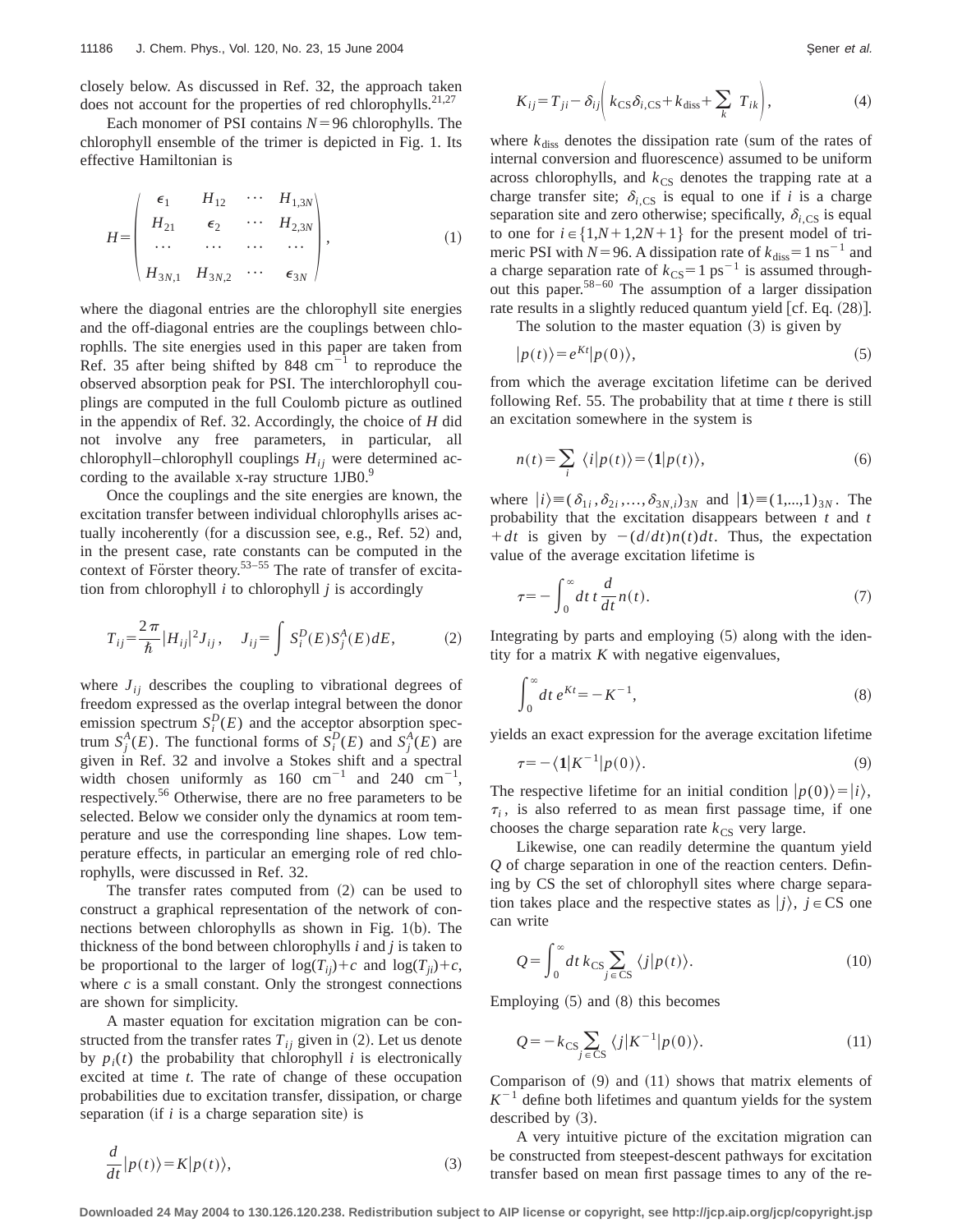action centers as depicted in Fig.  $1(d)$ . Following Ref. 61, let  $\tau_i^{\text{MFPT}}$  denote the mean first passage time from chlorophyll *i* to a reaction center. Representative excitation migration pathways are then constructed by following a path of steepest descent along mean first passage times. Accordingly, a path [represented by an arrow in Fig. 1 $(d)$ ] follows from a chlorophyll *i* to that chlorophyll *j* for which  $T_{ij}(\tau_i^{\text{MFPT}})$  $-\tau_j^{\text{MFPT}}$ ) is largest. Such pathways are always unidirectional and terminate at a reaction center. As each chlorophyll only connects unidirectionally to one other chlorophyll, this diagram is split naturally into three disjoint sets of chlorophylls. It is noteworthy that these sets do not coincide with the sets of chlorophylls belonging to PSI monomers as one can readily discern from Fig.  $1(d)$  as well as from Fig. 3 discussed below.

# **III. A GENERALIZATION OF THE SOJOURN EXPANSION FOR AN ARBITRARY NUMBER OF REACTION CENTERS**

In this section we present an expansion for the excitation migration process in terms of repeated detrapping events. For this purpose we develop a general method for expanding the average excitation lifetime  $(9)$  in terms of excitation migration, trapping, and repeated detrapping and retrapping events. This method is a generalization of the sojourn expansion, introduced in Ref. 32 for a single reaction center.

Let us consider an antenna complex consisting of *n* pigments and *M* charge transfer sites and let the matrix *K* describing excitation migration be defined as in  $(4)$ . Following Ref. 32, we first separate from *K* the operator  $\Delta$  that describes detrapping events from any of the charge separation sites

$$
K \equiv \kappa + \Delta,
$$
  
\n
$$
\Delta \equiv \sum_{k=1}^{n} \sum_{j \in CS} T_{jk} |k\rangle\langle j|.
$$
\n(12)

It is useful to introduce the total detrapping rate  $W_{D,i}$  $=\sum_{k=1}^{n} T_{ik}$  from the charge separation site labeled by *j* and the corresponding transient state

$$
|T_j\rangle = \frac{1}{W_{D,j}} \sum_{k=1}^{n} T_{jk} |k\rangle, \quad j \in \mathcal{CS},
$$
 (13)

which describes the distribution of occupation probabilities immediately following a detrapping event from the charge separation site  $j$ . Thus, the detrapping operator in  $(12)$  can be written

$$
\Delta = \sum_{j \in \text{CS}} W_{D,j} |T_j\rangle\langle j|.
$$
 (14)

An expansion for the average excitation lifetime given in  $(9)$  can be obtained by noting

$$
K^{-1} = (\kappa + \Delta)^{-1}
$$
  
=  $\kappa^{-1} - \kappa^{-1} \Delta \kappa^{-1} + \kappa^{-1} \Delta \kappa^{-1} \Delta \kappa^{-1} - \dots$  (15)

Combining  $(9)$  and  $(15)$  yields a series

$$
\tau = \tau_0 + \tau_1 + \tau_2 + ...,
$$
  
\n
$$
\tau_0 = -\langle 1 | \kappa^{-1} | p(0) \rangle,
$$
  
\n
$$
\tau_1 = \langle 1 | \kappa^{-1} \Delta \kappa^{-1} | p(0) \rangle,
$$
  
\n
$$
\tau_2 = -\langle 1 | \kappa^{-1} \Delta \kappa^{-1} \Delta \kappa^{-1} | p(0) \rangle.
$$
\n(16)

Comparison with (9) shows that the first term  $\tau_0$  can be interpreted as a first usage time, corresponding to the average excitation lifetime without any detrapping events. In general, this will be the mean first passage time to the charge separation site plus the charge separation time. Each successive term in the series  $(16)$  describes the contribution to the average excitation lifetime by processes involving an increasing number of detrapping events. The convergence of this expansion is proved below.

The various terms in the expansion  $(16)$  can be rewritten using  $(14)$ . For this purpose, let us first note that the detrapping probability from the charge separation site *j* corresponding to an initial state  $|S\rangle$  is

$$
Q_S = -W_{D,j}\langle j|\kappa^{-1}|S\rangle, \quad j \in \text{CS}.\tag{17}
$$

The interpretation of a detrapping probability follows from a comparison with  $(11)$ . The probability of detrapping from site *j* for an initial condition given by  $|p(0)\rangle$  at  $t=0$  is

$$
(\mathbf{Q})_j \equiv -W_{D,j}\langle j|\kappa^{-1}|p(0)\rangle, \quad j \in \text{CS},\tag{18}
$$

and the detrapping probability from site *j* for an initial condition given by the transient, normalized  $(\langle \mathbf{1}|T_k \rangle = 1)$  state  $|T_k\rangle$  is

$$
(\mathbf{Q}_{\mathbf{T}})_{jk} = -W_{D,j}\langle j|\kappa^{-1}|T_k\rangle, \quad j,k \in \mathbb{C}\mathbf{S}.\tag{19}
$$

It shall be noted that in the case of a single reaction center the corresponding detrapping probabilities  $\tilde{Q}$  and  $\tilde{Q}_T$  are approximately equal, the difference being solely due to the contribution of dissipation events described by  $k_{\text{diss}}$ . In the dissipationless limit, i.e., for  $k_{\text{diss}} \rightarrow 0$ , all the conditional detrapping probabilities reduce to a single detrapping probability given in terms of the ratio of total detrapping and charge transfer rates. With multiple reaction centers present,  $(Q_T)_{ii}$  ( $i \neq j$ ) will, in general, be significantly smaller than  $(Q_T)_{ii}$ , as seen in the case of the PSI trimer in the next section. However, the sums  $\Sigma_{j \in \text{CS}}(\mathbf{Q})_j$  and  $\Sigma_{j \in \text{CS}}(\mathbf{Q_T})_{jk}$  become identical and equal to the overall detrapping probability in the dissipationless limit. This implies, in particular,

$$
\sum_{j \in \text{CS}} (\mathbf{Q}_{\mathbf{T}})_{jk} < 1, \quad \forall k \in \text{CS.} \tag{20}
$$

Finally, let us introduce the sojourn time  $(T_{\text{soi}})$ <sub>*i*</sub> for charge separation site *j* defined as the average lifetime after a detrapping event at site *j*, but not involving any further detrapping events,

$$
(\mathbf{T}_{\text{soj}})_j = -\langle \mathbf{1} | \kappa^{-1} | T_j \rangle, \quad j \in \text{CS}.
$$
 (21)

For a system with only one charge separation site, the sojourn time is a measure of the time it takes for the excitation to leave and to return, i.e., to sojourn, to the reaction center. In a system with multiple reaction centers  $(T_{\text{soj}})$ <sub>*j*</sub> also includes processes where the excitation returns to another reaction center.

**Downloaded 24 May 2004 to 130.126.120.238. Redistribution subject to AIP license or copyright, see http://jcp.aip.org/jcp/copyright.jsp**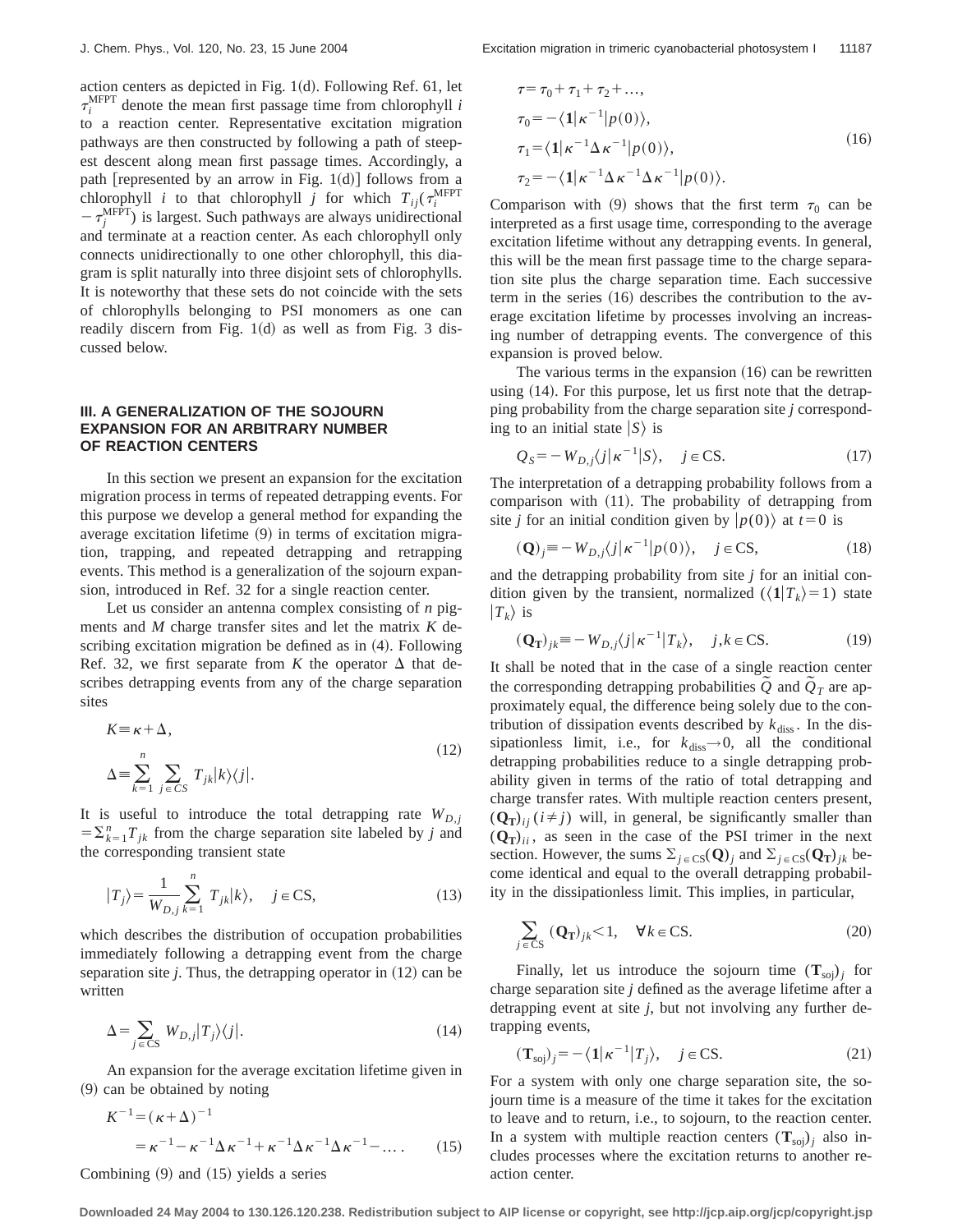TABLE I. Quantities characterizing the sojourn expansion for trimeric PSI. The first usage time  $\tau_0$  denotes the average excitation lifetime without any detrapping events. The sojourn time  $(T_{\text{soj}})_i$  is the average lifetime for a transient state  $|T_i\rangle$  immediately following detrapping at the charge transfer site *i* without any further detrapping events, whereas the corresponding detrapping probabilities are given by  $(Q)$ <sup>*i*</sup> in the case of initial condition  $|p(0)\rangle$  and  $({\bf Q_T})_{ii}$  in the case of an initial condition corresponding to the transient state  $|T_i\rangle$  following detrapping at site *j*. The quantity  $3(Q)$ *i* is the total detrapping probability for trimeric PSI. Because of the symmetry of the trimer, coefficients are identical for permuted site labels [see Eqs.  $(25)$  and  $(26)$ ]. *q* is the quantum yield of the system. The decomposition of the average excitation lifetime is given in Eqs.  $(24)$  and  $(27)$ .

|           | $\tau_0$  | $\left(\mathbf{T}_{\textrm{soi}}\right)_i$ | $(Q_i)$ | $(Q_T)_{11}$ | $(Q_T)_{12}$ | $(Q_T)_{13}$ |       |
|-----------|-----------|--------------------------------------------|---------|--------------|--------------|--------------|-------|
| $31.9$ ps | $18.9$ ps | 7.5 ps                                     | 21.0%   | 56.3%        | 3.7%         | 3.7%         | 0.968 |

Using Eqs.  $(18)$ ,  $(19)$ , and  $(21)$  one can rewrite the terms of the expansion  $(16)$  as

$$
\tau_1 = \mathbf{T}_{\text{soj}} \cdot \mathbf{Q},
$$
  
\n
$$
\tau_2 = \mathbf{T}_{\text{soj}} \cdot \mathbf{Q}_{\mathbf{T}} \cdot \mathbf{Q},
$$
  
\n
$$
\tau_3 = \mathbf{T}_{\text{soj}} \cdot \mathbf{Q}_{\mathbf{T}}^2 \cdot \mathbf{Q}.
$$
\n(22)

The terms  $T_{\text{soj}}$  and **Q** are vectors of dimension *M*, and  $Q_T$  is an  $M \times M$  matrix, where *M* is the number of charge separation sites in the system (i.e.,  $M=3$  for trimeric PSI with only one electron transfer branch assumed to be active in each reaction center core). This formulation significantly simplifies the expansion, as the terms of the expansion  $(16)$  involve products of matrices and vectors of size *n* ~288 for the PSI trimer), while those of  $(22)$  are of size *M*  $(3$  for the PSI trimer).

Convergence of the expansion defined by  $(16)$  and  $(22)$ can be proved by noting that any eigenvalue  $\lambda$  of  $\mathbf{Q}_T$  satisfies  $|\lambda|$ <1. If  $\Sigma_j(Q_T)_{ij}x_j = \lambda x_i$ , then it follows

$$
|\lambda| \sum_{i} |x_{i}| = \sum_{i} |\lambda x_{i}|
$$
  

$$
= \sum_{i} \left| \sum_{j} (\mathbf{Q}_{\mathbf{T}})_{ij} x_{j} \right| \leq \sum_{i} \sum_{j} |(\mathbf{Q}_{\mathbf{T}})_{ij} x_{j}|
$$
  

$$
= \sum_{j} \left( \sum_{i} (\mathbf{Q}_{\mathbf{T}})_{ij} \right) |x_{j}| < \sum_{j} |x_{j}|,
$$
 (23)

where we have used  $(20)$  and the fact that the matrix elements  $(Q_T)_{ij}$  are non-negative. Thus,  $|\lambda| < 1$  and the sojourn expansion converges.

Since the sojourn expansion converges, the terms in  $(22)$ can be summed up to yield

$$
\tau = \tau_0 + \mathbf{T}_{\text{soj}} \cdot (\mathbf{1}_M - \mathbf{Q}_T)^{-1} \cdot \mathbf{Q},\tag{24}
$$

where  $\mathbf{1}_M$  denotes the identity matrix of dimension *M*. Equa- $\pi$  (24) is a closed and exact expression for the average excitation lifetime in terms of the first usage time, the conditional detrapping probabilities and sojourn times.

## **IV. SOJOURN EXPANSION FOR EXCITATION MIGRATION IN TRIMERIC PSI**

In this section we apply the expansion method developed in the preceding section to trimeric PSI. Due to the symmetry of the PSI trimer the expansion can be simplified. Below we will assume a uniform initial condition  $|p(0)\rangle$ , where each chlorophyll is equally likely to be excited.

The expansion terms  $(18)$ ,  $(19)$ , and  $(21)$  introduced in the preceding section are invariant under a cyclic permutation of the indices of the charge transfer sites. Therefore, the sojourn times and the initial detrapping probabilities are identical for all three charge separation sites

$$
(\mathbf{T}_{soj})_1 = (\mathbf{T}_{soj})_2 = (\mathbf{T}_{soj})_3,
$$
  
\n
$$
(\mathbf{Q})_1 = (\mathbf{Q})_2 = (\mathbf{Q})_3.
$$
\n(25)

Furthermore, we have for the subsequent detrapping probabilities

$$
(\mathbf{Q}_{\mathbf{T}})_{11} = (\mathbf{Q}_{\mathbf{T}})_{22} = (\mathbf{Q}_{\mathbf{T}})_{33},
$$
  
\n
$$
(\mathbf{Q}_{\mathbf{T}})_{12} = (\mathbf{Q}_{\mathbf{T}})_{23} = (\mathbf{Q}_{\mathbf{T}})_{31},
$$
  
\n
$$
(\mathbf{Q}_{\mathbf{T}})_{21} = (\mathbf{Q}_{\mathbf{T}})_{32} = (\mathbf{Q}_{\mathbf{T}})_{13}.
$$
\n(26)

The sojourn expansion  $(24)$  for trimeric PSI can be expressed in terms of the scalar quantities in Eqs.  $(25)$  and  $(26)$ , as well as  $\tau_0$ . One obtains

$$
\tau = \tau_0 + 3(\mathbf{Q})_1(\mathbf{T}_{\text{soj}})_1 / (1 - (\mathbf{Q}_T)_{11} - (\mathbf{Q}_T)_{12} - (\mathbf{Q}_T)_{13}). \tag{27}
$$

The scalars (times and probabilities) are provided in Table I. A closer examination of these quantities reveals much about the excitation migration process.

Comparing  $\tau$  and  $\tau_0$  in Table I one can conclude that more than 40% of the total excitation lifetime stems from detrapping events. The chance for a first detrapping event to occur at any one of the reaction centers after the initial uniform excitation of the system is given by  $(Q)$ <sub>*i*</sub>=21%. As discussed in the preceding section, the overall detrapping probability for any initial condition, given, for example, by the sums  $(Q)_1 + (Q)_2 + (Q)_3 = 63.0\%$  or  $(Q_T)_{1j} + (Q_T)_{2j}$  $+(Q_T)_{3i} = 63.7\%$  are approximately equal and close to 64.2%, which is the detrapping probability for an excitation that has already arrived at P700. The overall detrapping probabilities would be exactly identical in the dissipationless limit. The sum  $(Q)_1+(Q)_2+(Q)_3$  is slightly less than  $(Q_T)_{1j} + (Q_T)_{2j} + (Q_T)_{3j}$  because it represents a somewhat longer average migration path (starting from  $|p(0)\rangle$  and  $|T_i\rangle$ , respectively), thus experiencing a slightly higher chance for the excitation to be dissipated during its migration.

A comparison of the conditional detrapping probabilities  $(Q_T)_{11}$ =56.3% (jump from  $|1\rangle$  to  $|T_1\rangle$  and return to  $|1\rangle$ ) and  $(Q_T)_{12} = 3.7\%$  (jump from  $|1\rangle$  to  $|T_1\rangle$  and return to |*N*  $+1$ , i.e., to the second reaction center) reveals that the transient state resulting from a detrapping event at a reaction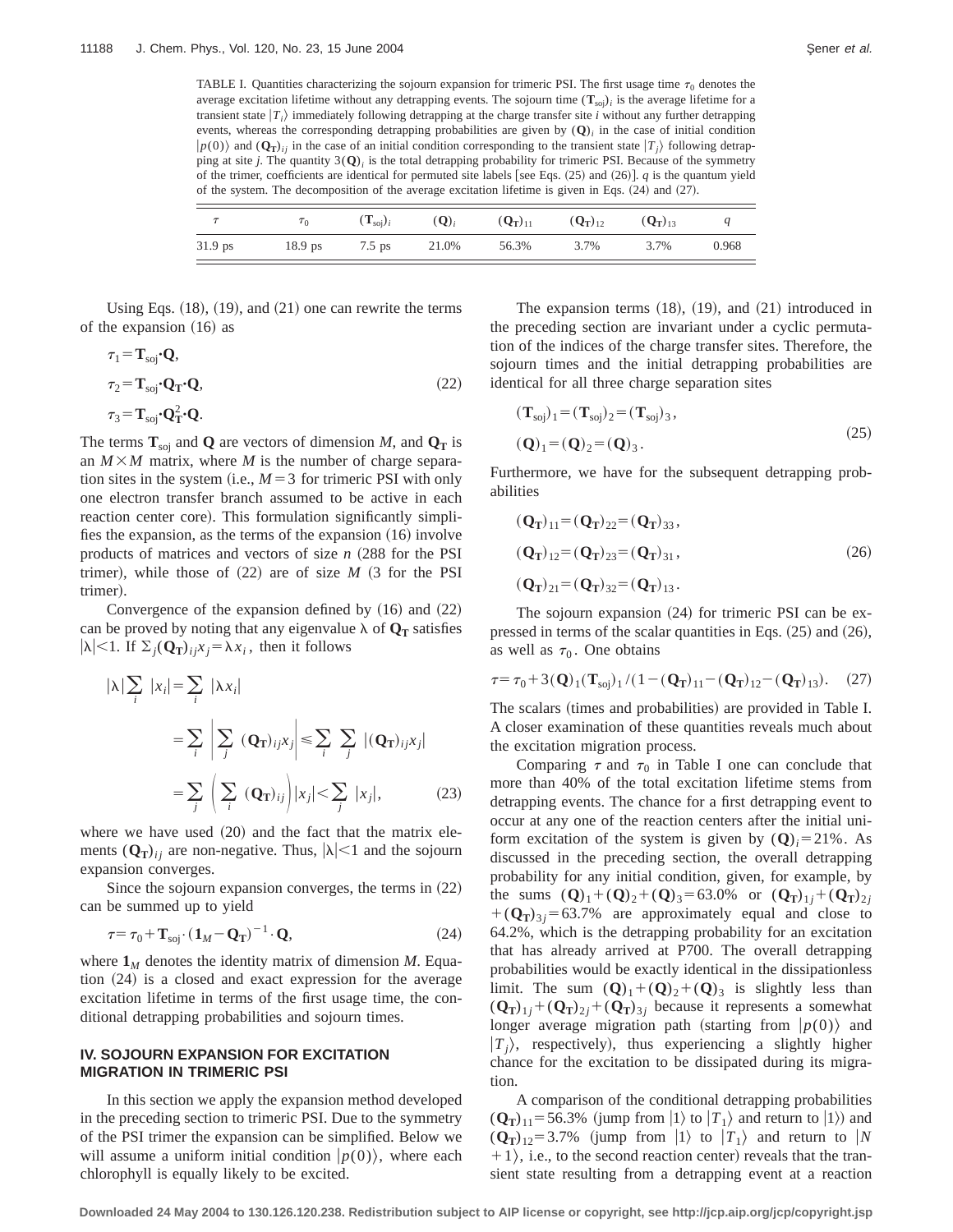TABLE II. Quantities characterizing the sojourn expansion for monomeric PSI. Definitions of the various terms below are analogous to those in Table I. The nuances between this model and the one presented in Ref. 32 are explained in the text.

| $\tilde{=}$ | $\tilde{\phantom{a}}$<br>$\tau_0$ | $\tilde{\phantom{a}}$<br>$\frac{1}{2}$ soj | $\tilde{\phantom{a}}$ | $\tilde{\phantom{a}}$<br>$Q_T$ | $\tilde{}$<br>a |
|-------------|-----------------------------------|--------------------------------------------|-----------------------|--------------------------------|-----------------|
| $32.1$ ps   | $19.1$ ps                         | $7.5$ ps                                   | 63.0%                 | 63.7%                          | 0.968           |

center is not as likely to migrate to and detrap from another reaction center. This must be contrasted with the results of the next section, however, which indicate significant energy transfer between monomers. Charge separation probability at a remote reaction center as averaged over a whole monomer is a better measure of the integral connectivity between monomers than the detrapping probability across different reaction centers.

The quantum yield *q* for the system is the probability that an excitation will cause charge separation at a reaction center as opposed to being dissipated. It can be shown that in a model with a uniform dissipation constant  $k_{\text{diss}}$  (as in the present case) the quantum yield  $q$  is related to the average excitation lifetime<sup>32</sup>

$$
q = 1 - k_{\text{diss}} \tau. \tag{28}
$$

The high quantum yield for the trimer of 0.968 is due partly to the separation of the dissipation  $(1 \text{ ns})$  and excitation transfer timescales ( $\approx$ 0.1 ps, cf. Ref. 32) and partly to the lower site energy of charge separation sites.

In Ref. 32 we have reported a similar analysis of the excitation migration in the context of the sojourn expansion for the case of monomeric PSI. Before a comparison of those results with the ones for the PSI trimer presented here is performed, however, differences between the two models need to be noted. A discussion of how our current model is chosen is given in the introduction. In Ref. 32 both branches of the reaction center core were assumed to be active in charge separation. In order to simplify the formulation of the excitation migration in the context of the sojourn expansion, P700 was treated as a single unit, where thermal equilibration of excitation between two chlorophylls was assumed. Furthermore, a charge separation time of 1.5 ps was assumed in Ref. 32 as opposed to 1 ps in the present study.

To provide a comparison between the monomeric and trimeric excitation migration time scales we have performed a new analysis of the sojourn expansion in monomeric PSI. As shown in Ref. 32 the expansion yields

$$
\widetilde{\tau} = \widetilde{\tau}_0 + \widetilde{T}_{\text{soj}} \widetilde{Q} / (1 - \widetilde{Q}_T)
$$
\n(29)

which, as expected, is analogous to expression  $(27)$  for the trimeric case. The quantities occurring in this expression are provided in Table II. The slight differences between the results in Table II and those reported in Ref. 32 reflect the aforementioned nuances between the two models. A comparison between the entries in Tables I and II reveals, not surprisingly, that the values of  $\tau=31.9 \text{ ps}^{-1}$  for the trimer and  $\tilde{\tau} = 32.1 \text{ ps}^{-1}$  for the monomer are very close to each other. The connection between the monomers have little effect on the average excitation lifetime or the quantum yield. This does not imply, however, that there is no significant energy transfer between individual monomers. We note that the mean lifetimes in Tables I and II are somewhat larger than the experimentally observed trapping times of about 20–25 ps.19,22–26

As mentioned in the Introduction, the questions regarding the directionality of charge transfer and which of the six chlorophylls performs the charge separation in PSI are currently unresolved. Alternative charge separation scenarios have been suggested for *Chlamydomonas*<sup>45-47,62</sup> Recent experiments revealed species specific differences in the physical chemical, e.g. spectroscopic, properties of  $P700$ ;<sup>63</sup> the researchers studied the influence of nonconserved amino acid residues by site-directed mutagenesis of PSI from *Chlamydomonas*. The differences observed indicate that the differences in the amino acid sequences between cyanobacteria and green algae induce a significant shift in the site energies of the chlorophylls in *Chlamydomonas*.

In addition to the model described above, we have also considered the possibility of the charge separation starting from the P700 B-branch chlorophyll  $(eC-B1,$  corresponding to chlorophyll number 2) or the accessory chlorophyll on the B-branch (eC-A2, corresponding to chlorophyll number 4). The latter scenario was taken into account, because of the evidence provided in the recent work of Müller *et al.*<sup>62</sup> that charge separation may be initiated by the accessory chlorophyll on the B-branch.

The results described above do not change significantly when the model is altered to include two charge transfer sites  $(eC-A1$  and  $eC-B1$ ) per reaction center core as opposed to one  $(eC-A1)$ . The average excitation lifetime and the quantum yield become 27.9 ps and 0.972, respectively, in such a scenario. The difference between the two sets of values is relatively small since the effect of eC-B1 as an additional trap is small compared to the overall excitation migration time scale.

Much larger effects on the average excitation lifetime and quantum yield are observed when either eC-B1 or eC-A2 is assumed to be the sole site where charge separation starts. In the case of eC-B1 a quantum yield of 0.874 and a lifetime of 127 ps is observed, while the case of eC-A2 results in a quantum yield of 0.829 and a lifetime of 171 ps. These large lifetimes and the corresponding low yields are partly a consequence of the relatively high site energies<sup>35</sup> of these two chlorophylls. These two values for the lifetime for eC-B1 and eC-A2 scenarios are unacceptably high, leading us to believe, based on the assumption of the accuracy of the corresponding site energies, that they do not present feasible alternatives to a model in which  $eC-A1$  (by itself or together with  $eC-B1$ ) is a charge separation site. This might indicate that the differences between cyanobacteria and *Chlamydomonas* could extend to the nature of the active branches.

# **V. THE DEGREE OF CONNECTIVITY BETWEEN PSI MONOMERS**

In this section we consider the question of how integrally connected each PSI monomer is with its neighbors. Does trimeric PSI function largely as three separate monomers or is there substantial excitation transfer between indi-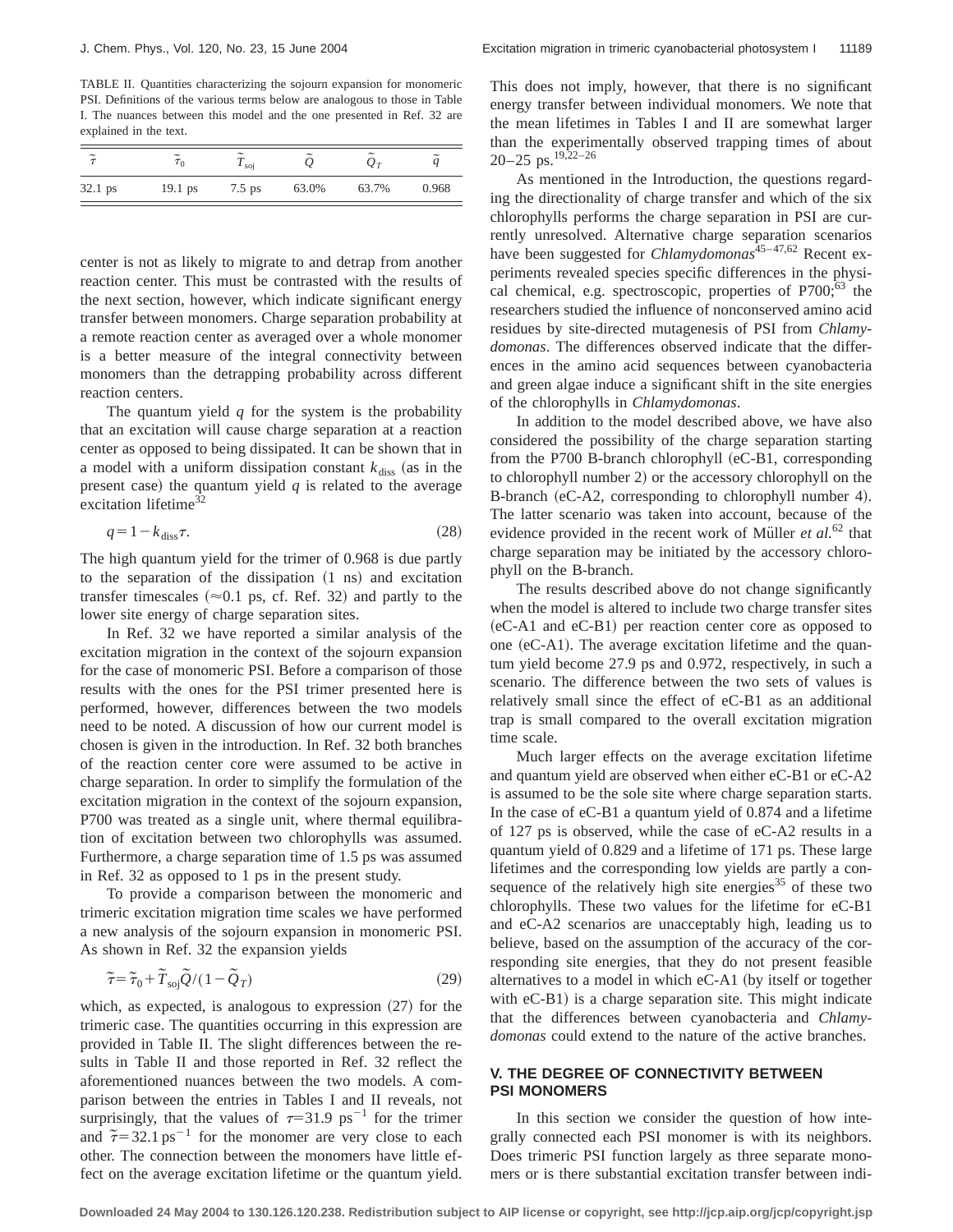

FIG. 2. Total rates of transfer from a given chlorophyll to a neighboring monomer. The monomers are labeled clockwise as I, II, and III with respect to the orientation given in Fig. 1. The chlorophylls with the highest transfer rates are highlighted (see also Table III and Fig. 3).

vidual monomers? The most natural measure of the connectivity between different monomers would be given by the probability of an excitation initially located at one monomer to be trapped by another monomer. Another, perhaps simpler, measure is given by the total rate of transfer to neighboring monomers for chlorophylls along the intermonomer boundary. We will first examine these strongest connection points between monomers. In the latter half of this section we present an analysis of cross-monomer excitation trapping probabilities.

## **A. Intermonomer excitation transfer rates**

The total rates of transfer from a chlorophyll  $i \in I$ , in monomer I, to either of the two neighboring monomers are given by  $\Sigma_{j\in\text{II}}T_{ij}$  and  $\Sigma_{j\in\text{III}}T_{ij}$ , respectively. In the following we will adopt a labelling of the individual monomers as given in Fig. 1 in a clockwise manner. Figure 2 presents total transfer rates to neighboring monomers across all 96 chlorophylls of a given monomer. Naturally, only chlorophylls close to the boundary contribute significantly to intermonomer excitation transfer. As a point of comparison, the average rate of transfer from a given chlorophyll to its own monomer is  $14.1 \text{ ps}^{-1}$ , while the *total* (not average) transfer rates from one monomer to another are 7.9 ps<sup>-1</sup> for I $\rightarrow$ II and 4.6 ps<sup> $-1$ </sup> for I $\rightarrow$ III.

Chlorophylls with the highest transfer rates to neighboring monomers are listed in Table III and their relative positions are depicted in Fig. 3. The chlorophylls M1 and B8 are most prevalent in excitation transfer I→II, while A30, PL1,

TABLE III. Chlorophylls with the highest transfer rates to neighboring monomers. Chlorophyll ID refers to the labels given in Ref. 9. Chlorophyll number refers to the ordering of chlorophylls in the corresponding PDB file  $1JBO$  (see also Figs. 2 and 3.) and resid is the residue ID of the same chlorophyll in the aforementioned structure file. The total transfer rate from chlorophyll *i* to a neighboring monomer is given by  $\Sigma_i T_{ij}$ ,  $j \in \Pi$  or III. Percent rate indicates the percentage of the total transfer rate from the given chlorophyll to a monomer among all other chlorophylls.

| Chl. ID                       | Chl. no. | resid | Total rate              | Percent rate |  |  |  |  |
|-------------------------------|----------|-------|-------------------------|--------------|--|--|--|--|
| Transfer rates to monomer II  |          |       |                         |              |  |  |  |  |
| M <sub>1</sub>                | 94       | 1601  | 4.7 $ps^{-1}$           | 59.9%        |  |  |  |  |
| B <sub>8</sub>                | 54       | 1208  | 1.4 $ps^{-1}$           | 17.3%        |  |  |  |  |
| Transfer rates to monomer III |          |       |                         |              |  |  |  |  |
| A30                           | 36       | 1130  | 1.6 $ps^{-1}$           | 34.3%        |  |  |  |  |
| <b>PL1</b>                    | 96       | 1801  | $0.72 \mathrm{ps}^{-1}$ | 15.5%        |  |  |  |  |
| A21                           | 27       | 1121  | $0.41 ps^{-1}$          | 8.8%         |  |  |  |  |
| L1                            | 91       | 1501  | $0.31 ps^{-1}$          | 6.8%         |  |  |  |  |

A21, and L1 have the highest contributions to excitation transfer I→III. In fact, functionally M1 is essentially a part of the neighboring monomer. The total transfer rate from M1 in monomer I to monomer II is  $4.7 \text{ ps}^{-1}$ , while the corresponding rate to its own monomer is only 0.2  $ps^{-1}$ . This is also apparent from the connectivity network portrayed in Fig. 3.

In this respect, it is also worth mentioning that PsaM (the protein subunit of PSI containing the boundary chlorophyll M1) is one of the two subunits that are specific to cyanobacteria<sup>64</sup> and is not present in plant  $PSI<sub>11</sub><sup>11</sup>$  which has not been observed to form trimers. The function of PsaM may therefore be to provide additional protein-protein and protein-cofactor contacts between the monomers. It is astonishing that a chlorophyll that is coordinated by PsaM of one monomer functionally belongs to the neighboring monomer and shows tight hydrophobic interactions with the chlorophylls and carotenoids of that monomer; PsaM may be a major factor in the stabilization of the trimer as a whole.

## **B. Cross-monomer excitation trapping probabilities**

The likelihood of an excitation initially at one monomer to be trapped eventually by its neighboring monomer provides a natural measure of the connectivity between two monomers. The trapping probability at reaction center RC*<sup>j</sup>* for an initial state  $|i\rangle$  localized at chlorophyll  $i \in \{1,...,3N\},$ is given by  $\lfloor cf. \text{Eq. } (10) \rfloor$ 

$$
-k_{\text{CS}}\langle \text{RC}_j | K^{-1} | i \rangle. \tag{30}
$$

The sum of these trapping probabilities over all reaction centers is equal to the quantum yield corresponding to an initial state  $|i\rangle$ .

The trapping probabilities as given by Eq.  $(30)$  are depicted in Fig. 4 as well as in Fig.  $1(c)$ . Not surprisingly, an excitation is more likely to be trapped in the monomer it has started from, with the exception of chlorophyll M1 as discussed above. However, there is a substantial chance of about 40% (19.7% for II $\rightarrow$ I and 20.0% for III $\rightarrow$ I, respectively) that the excitation will be trapped by one of the two neighboring monomers. There is a slight asymmetry between

**Downloaded 24 May 2004 to 130.126.120.238. Redistribution subject to AIP license or copyright, see http://jcp.aip.org/jcp/copyright.jsp**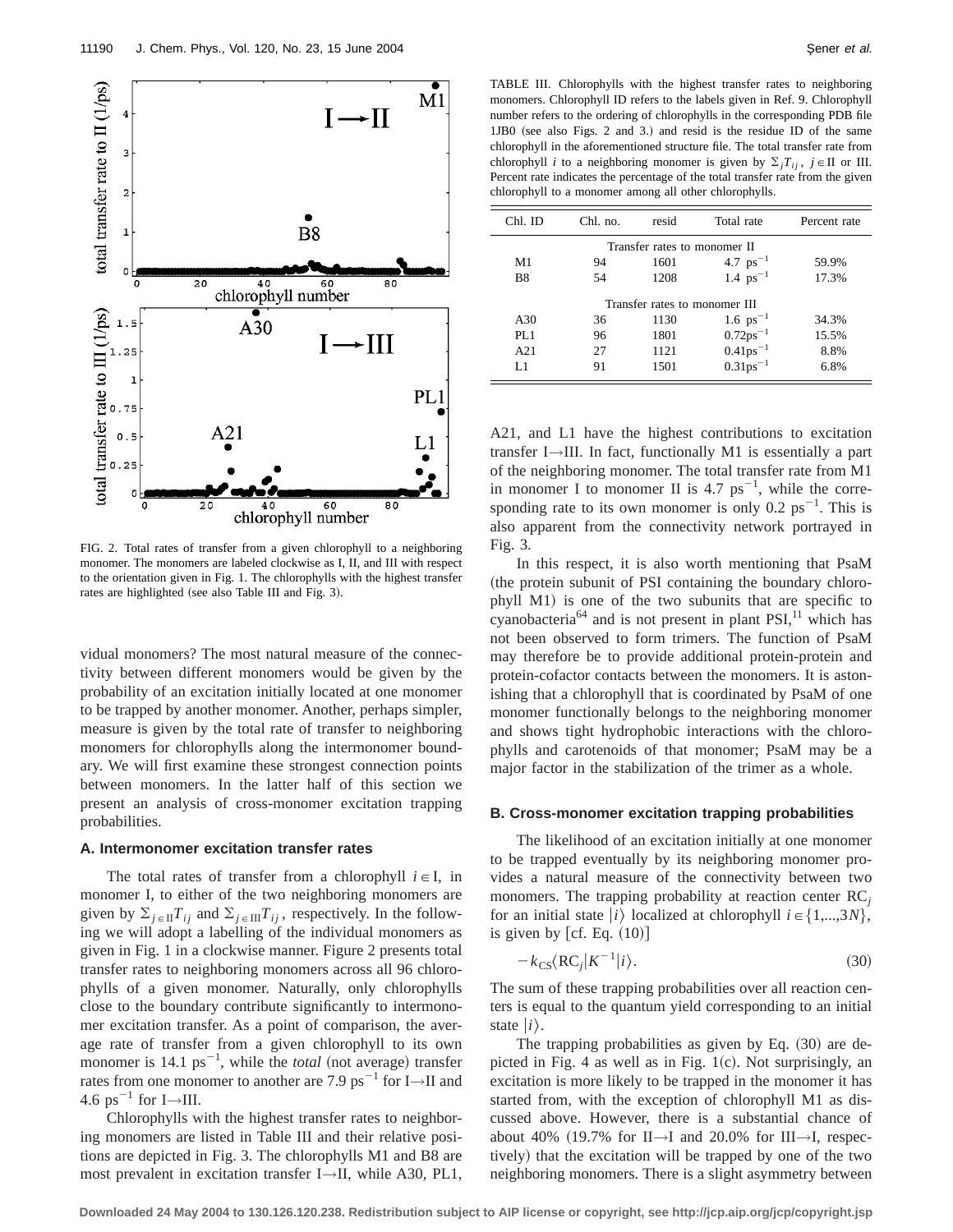

FIG. 3. (Color) Close-up view of the connection between neighboring monomers. Only the largest excitation transfer rates are indicated. The chlorophylls with the highest rates of transfer to neighboring monomers, as listed in Fig. 2 and Table III, are highlighted in color from blue to red in order of increasing transfer rate. Chlorophyll M1 is more strongly connected to the chlorophylls of the neighboring monomer than to those of its own monomer, being functionally part of the neighboring monomer. Figure produced with VMD (Ref. 57).

migration probabilities to the left and the right neighbors. Naturally, the lowest probabilities for charge separation at reaction center I  $(7.8\%)$  correspond to the case of the excitation initially starting from one of the two other reaction centers.

## **VI. ROBUSTNESS AND OPTIMALITY OF PSI CHLOROPHYLL NETWORK**

Robustness of a system is a measure of its ability to cope with change. This is typically manifested in the form of a parameter insensitivity, as well as a tendency for graceful degradation. Optimality, on the other hand, is a measure of efficiency under a given set of constraints. For a typical light harvesting system, the fitness landscape over which the robustness and optimality should be judged is enormously complex and includes aspects of excitation migration, charge



FIG. 4. Connectivity between PSI monomers. A measure of connectivity is given by the probability, calculated according to Eq.  $(30)$ , of charge separation at the reaction center of another monomer for an initial state localized at a given chlorophyll. (a) Probabilities for charge separation at reaction center I as a function of chlorophyll number. The ordering used is identical to the one in the PDB file 1JB0 containing the structure (Ref. 9). Monomers I, II, and III are at the bottom, left, and right, respectively. Chlorophylls 1, 97, and 193 are the corresponding charge separation sites. The average of the charge separation probability at the reaction center of monomer I is 57.2% over monomer I,  $19.7\%$  over monomer II, and  $20.0\%$  over monomer III. (b) Probabilities for charge separation at reaction center I as a function of chlorophyll location. The probabilities are given by the area of each disk rendered proportional to the charge separation probability of that chlorophyll as also given in (a) [see Fig. 1(c) for a red–green–blue overlay of these probabilities for the three separate reaction centers].

transfer, and photoprotection, $65$  as well as synthesis, assembly, aggregation, repair, and regulation of the involved macromolecules. A comprehensive model including all these aspects is seemingly unattainable, although it is desirable to at least distinguish rate limiting steps from lesser constraints on the light harvesting function.

A simple, if somewhat restricted, measure for judging the robustness and optimality of a light harvesting system is the efficiency of the excitation migration process as given by the quantum yield evaluated according to Eq.  $(28)$ . An earlier investigation within this context has been presented for the chlorophyll network of monomeric PSI. $^{32}$  A form of parameter insensitivity was seen by observing that thermal fluctua-

**Downloaded 24 May 2004 to 130.126.120.238. Redistribution subject to AIP license or copyright, see http://jcp.aip.org/jcp/copyright.jsp**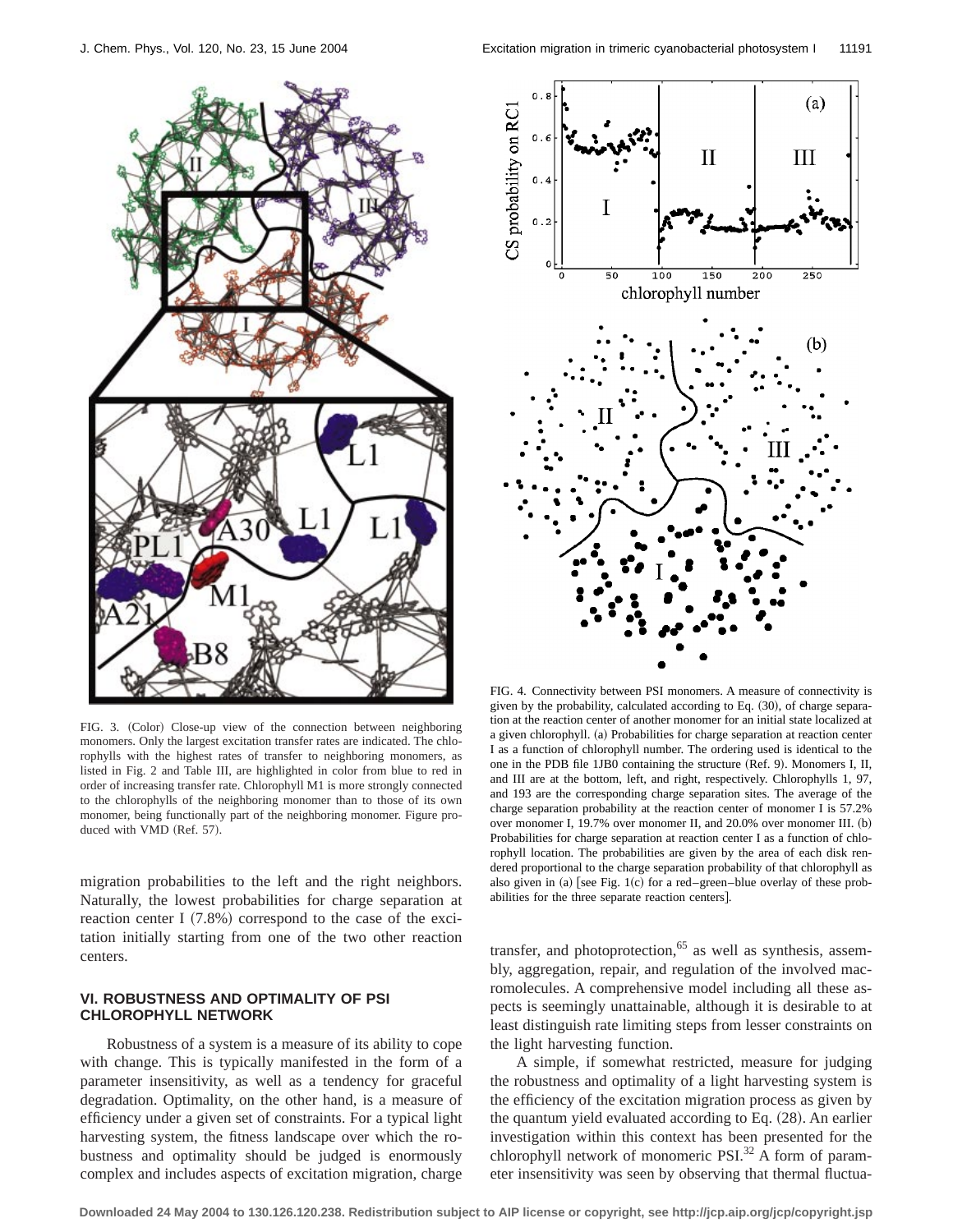

FIG. 5. Optimality of the chlorophyll network in trimeric PSI. Histograms of quantum yields, evaluated according to Eq.  $(28)$ , over an ensemble of chlorophyll arrangements obtained by random rotations of the original chlorophyll orientations are shown (a) for an ensemble where all chlorophylls, including the reaction center chlorophylls are randomly rotated (400 configurations); (b) for an ensemble where the six reaction center chlorophylls are kept fixed within each monomer following (Ref. 36) (800 configurations). The long tail in (a) representing suboptimal configurations is largely due to the fluctuations of the reaction center chlorophylls.

tions of chlorophyll site energies have little effect on the quantum yield at room temperature. This is a consequence of the broadness of chlorophyll absorption line shapes and no longer remains true at cryogenic temperatures, where the quantum yield drops significantly and becomes wavelength dependent. A sign of graceful degradation of the chlorophyll network was realized by noting that the pruning of individual chlorophylls from the network has little effect on the overall quantum yield beyond the loss of the corresponding cross section. The construction of an ensemble of PSI-like chlorophyll networks corresponding to random reorientations of chlorophyll molecules revealed, on the one hand, that the overall quantum yield changes only by a few percent across a wide ensemble, and on the other hand within that narrow distribution the original chlorophyll arrangement of PSI is near optimal. However, repeating random ensemble calculations by constraining the ensemble to one in which the six reaction center chlorophylls are held fixed in each monomer indicates that the apparent optimality is largely due to the orientations of the reaction center chlorophylls.<sup>36</sup> Distribution of quantum yields for trimeric PSI for ensembles with both constrained and unconstrained reaction center chlorophylls are presented in Fig. 5. The results are found to be similar to the case of monomeric PSI. It is seen that the



FIG. 6. Role of boundary chlorophylls in cross-monomer excitation migration. (a) Effect of pruning of the boundary chlorophylls, M1, B8, A30, PL1, A21, and L1, on cross-monomer trapping probabilities. Open circles represent the probabilities of charge separation at reaction center I for a given chlorophyll in a trimer without the aforementioned chlorophylls. For comparison they are overlayed with the original probabilities (points) as shown in Fig.  $4(a)$ . (b) Effect of random reorientation of boundary chlorophylls on cross-monomer trapping probabilities. The histogram displays the **I**→**II** cross-monomer trapping probabilities over an ensemble of 600 trimeric PSIlike chlorophyll networks, where only the aforementioned six boundary chlorophylls of each monomer were randomly reoriented. To reduce computational costs couplings of the aforementioned reoriented boundary chlorophylls to all other chlorophylls were computed in the dipole approximation, all other couplings are computed in the full Coulomb picture. The arrow indicates the probability corresponding to the original geometry (see caption of Fig.  $4$ ).

optimality of peripheral chlorophyll configurations are not as strongly pronounced as that of the central chlorophylls. It must be noted that the persistently large quantum yields reported in these studies are largely due to the separation of the dissipation and trapping time scales  $(1 \text{ ns} \text{ versus } 1 \text{ ps}, \text{respect} \text{ respectively})$ tively). Clearly, excitation migration does not contribute much to loss for the whole light harvesting process.

The existence of the trimeric form raises additional questions regarding the role and significance of individual chlorophylls in PSI, especially of the boundary chlorophylls discussed in the preceding section. The pruning of the six boundary chlorophylls, M1, B8, A30, PL1, A21, and L1, has a noticeable effect on cross-monomer trapping probabilities as shown in Fig.  $6(a)$ . The probability of an excitation that started in monomer I to be trapped at monomers I, II, and III, shift to 67.2%, 14.6%, and 15.1%, from 57.2%, 19.7%, and 20.0%, respectively, as a result of the pruning. Thus, the total cross-monomer trapping probability drops from 39.7% to 29.7%. However, the orientations of the aforementioned six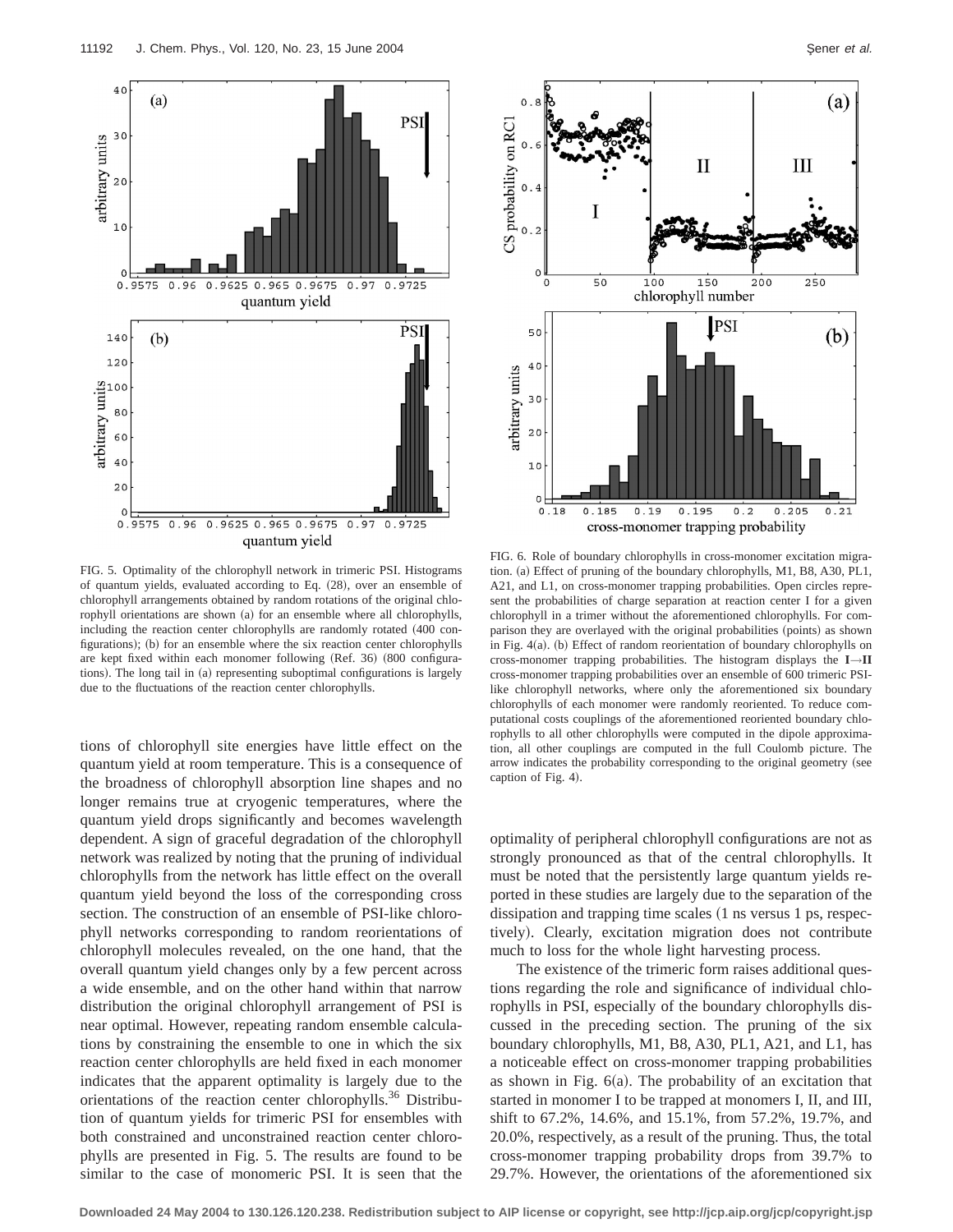boundary chlorophylls seem not to be optimized for facilitating a maximal transfer between monomers as illustrated by the histogram in Fig.  $6(b)$ .

As a further point of comparison between the monomeric and trimeric forms, we have also examined the effect of massive pruning of chlorophylls (of up to 30% of the total number at the same time) on the quantum yield. It was seen that even this pruning to a high degree does not particularly favor the trimeric or the monomeric forms in terms of the overall quantum yield, as long as each individual monomer was assumed to contain a functioning reaction center.

We finally investigated the effect of a selective loss of reaction center function. The trimeric form, as opposed to separated monomers, has a chance to redirect excitation to another reaction center if one or two are dysfunctional. However, as long as a dysfunctional reaction center traps an excitation, no net quantum yield is gained by a trimeric arrangement. If the charge trapping ability is also lost, however, then quantum yields of 0.942 and 0.871 are maintained (with corresponding lifetimes of 58 ps and 129 ps), with the loss of one reaction center and two reaction centers, respectively, as opposed to loosing 1/3 and 2/3 of the total quantum yield outright in case of separated monomers.

## **VII. DISCUSSION**

The rationale for the formation of trimeric PSI, as opposed to maintaining three separate monomers, is not immediately obvious. It may be explicable within the context of excitation migration, trapping, and subsequent charge transfer; trimeric PSI may have arisen because of better fault tolerance compared with the fault tolerance of individual monomers; trimer formation may also be an essential step in a further molecular assembly process. We have presented above an analysis of the excitation migration and trapping processes in the trimeric form of PSI to seek an explanation why cyanobacteria use trimeric PSI.

The total number of pigments per reaction center is identical in the trimeric and monomeric forms of PSI with the same subunit composition. As such, unlike in the case of the formation of iron stress-induced supercomplexes that add satellite proteins to a trimeric core, no obvious advantage is gained in terms of the absorption cross section per reaction center by going from three monomers to a trimer. A comparison of the bulk properties of excitation migration, such as quantum yield and average excitation lifetime, reveals similar results for monomeric and trimeric forms of PSI. Computations revealed an average excitation lifetime of 31.9 ps and a corresponding quantum yield of about 97%, changing only slightly between the monomeric and trimeric PSI forms.

Parameter sensitivity of the presented model must be considered before any conclusions can be drawn in earnest. We note that the computed value of an excitation lifetime of 31.9 ps reported here, as well as the slightly different values reported in Ref. 32, are longer than the experimentally reported values of about 20–25 ps. The quantitative details of the reported model depend on the site energies and couplings for the central chlorophylls as well as on the charge separation time scale; other parameters have a smaller effect on the model properties. We have assumed unidirectional charge

transfer, while other scenarios were also discussed. For a bidirectional model the computed average excitation lifetime becomes 27.9 ps.

Of great interest is the interconnectivity between individual monomers of a PSI trimer. As a first step in probing the interconnectivity, we have provided a framework for modelling the excitation migration in multireaction center, multicomponent light-harvesting systems. In particular, we have applied the sojourn expansion for the average excitation lifetime, which is based on expressing the excitation migration process in terms of detrapping and subsequent retrapping events. Our analysis revealed that detrapping and subsequent retrapping events contribute about 41% to the average excitation lifetime. The probability of a detrapped state to migrate to another reaction center is found to be much lower than the probability to migrate to the same reaction center.

As a further measure of the interconnectivity between monomers, we have identified the chlorophylls with the largest transfer rates to neighboring monomers. The chlorophyll  $M1$  (cf., Fig. 3) is seen to be functionally a part of the next monomer. The transfer rates between monomers of 7.9  $ps^{-1}$ and 4.6 ps<sup> $-1$ </sup> are small but nonnegligible with respect to the average detrapping rate of 14.1  $ps^{-1}$  from a chlorophyll to its own monomer.

A more substantial measure of interconnectivity between monomers is the probability of an excitation initially at one monomer to be trapped at one of the two other monomers. We found this transfer of excitation from one monomer to another to be a frequent event. A substantial probability of about 40% is found for an excitation to be trapped by the two neighboring monomers. The pruning of the most influential six boundary chlorophylls is seen to reduce this crossmonomer trapping probability to about 30%.

In this regard, it is surprising that a comparison of the quantum yields reveals that no significant advantage is gained by the formation of trimeric PSI instead of maintaining three separate monomers. However, it is plausible that a small advantage for the trimer can yield a larger advantage in the race of the survival of the fittest under light-limiting conditions. Examples where competitive advantage are displayed even without any pronounced phenotypical differences have been observed in growth competition experiments.<sup>66,67</sup>

It is of interest to note that PSI is stabilized by trimer formation. PSI monomers, isolated from cyanobacteria are nonstable and the peripheral subunits (PsaL, PsaI, PsaM, and PsaK) as well as several chlorophylls and carotenoids are easily lost. The stabilization of the antenna system may also be an important function of the trimeric organization. However, these effects alone may be insufficient to explain the advantage of the trimerization. Further factors have to be taken into account, for example, the changes that cells undergo when shifted from medium to low light intensity. In this case, the cells rest for two to three days performing *de novo* synthesis of PSI. Whereas the majority of PSI is monomeric at medium light intensity, the newly synthesized PSI is trimeric. The ratio of PSI to PSII increases also from 1.5 to 8<sup>16</sup> Furthermore, the cells increase the amount of phycobilli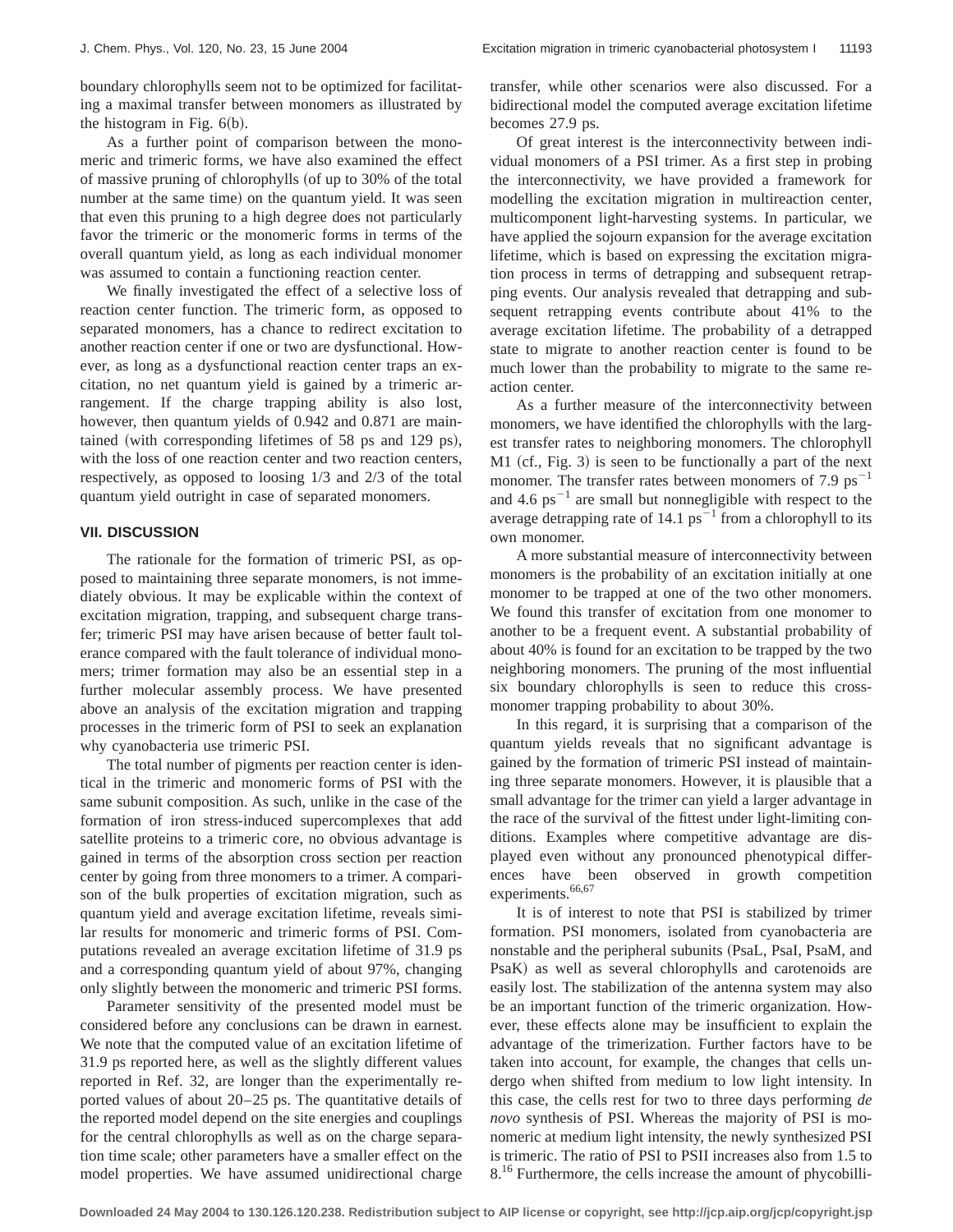somes, acting as peripheral antenna. After this transition the cells start to grow with nearly the same doubling time as before at 10 times higher light intensity. Under low illumination conditions with 8 times more PSI than PSII, it is likely that cells get their energy supply mainly from cyclic electron transfer around PSI. The trimer may be necessary for the cyclic electron transport. Furthermore, significant amounts of the phycobillisomes are attached to PSI at low light intensity. Possibly the trimer is necessary for the interaction of PSI with phycobillisomes. Both of these hypotheses would explain the advantage of trimerization, however so far there is no experimental report that answers these questions.

From a theoretical perspective, an analysis of excitation migration presents a necessary first step. However, we find that the limited scope of an analysis based solely upon excitation transfer is insufficient to explain the behavior of the expression of trimeric *vs.* monomeric forms of PSI conclusively. A more elaborate study including the effects of wavelength dependence on the excitation migration process and other aspects of the light harvesting function such as charge transfer character seems to be necessary for unravelling the rationale of trimer formation in cyanobacterial PSI.

Finally, we would like to note that the methods developed here, especially the generalized sojourn expansion leading to the elegant and succinct final expression  $(24)$ , can be readily applied to analyze the excitation migration processes in other multicomponent light harvesting systems, such as the iron stress-induced supercomplexes mentioned in the introduction or an elaborate model of the purple bacterial photosynthetic unit with multiple reaction centers and peripheral light harvesting complexes as soon as an effective Hamiltonian picture is constructed.

## **ACKNOWLEDGMENTS**

The authors would like to thank R. van Grondelle and G. R. Fleming for useful discussions. This work has been supported by the NIH Grant No. PHS 2 P41 RR05969 and the NSF Grant No. MCB02-34938.

- <sup>1</sup>H. van Amerongen, L. Valkunas, and R. van Grondelle, *Photosynthetic Excitons* (World Scientific, Singapore, 2000).
- <sup>2</sup>R. E. Blankenship, *Molecular Mechanisms of Photosynthesis* (Blackwell Science, Malden, MA, 2002).
- <sup>3</sup> J. Xiong, W. M. Fischer, K. Inoue, M. Nakahara, and C. E. Bauer, Science **289**, 1724 (2000).
- ${}^{4}$ R. E. Blankenship, Trends Plant Sci. 6, 4  $(2001)$ .
- <sup>5</sup>K. R. Miller, Nature (London) **300**, 53 (1982).
- <sup>6</sup>G. McDermott, S. M. Prince, A. A. Freer, A. M. Hawthornthwaite-Lawless, M. Z. Papiz, R. J. Cogdell, and N. W. Isaacs, Nature (London) **374**, 517 (1995).
- <sup>7</sup> J. Koepke, X. Hu, C. Muenke, K. Schulten, and H. Michel, J. Hematother **4**, 581 (1996).
- <sup>8</sup>X. Hu, T. Ritz, A. Damjanović, and K. Schulten, J. Phys. Chem. B 101, 3854 (1997).
- 9P. Jordan, P. Fromme, H. T. Witt, O. Klukas, W. Saenger, and N. Krauß, Nature (London) 411, 909 (2001).
- 10A. Zouni, H.-T. Witt, J. Kern, P. Fromme, N. Krauss, W. Saenger, and P. Orth, Nature (London) 409, 739 (2001).
- <sup>11</sup>A. Ben-Shem, F. Frolow, and N. Nelson, Nature (London) **426**, 630  $(2003).$
- $12$  T. S. Bibby, J. Nield, and J. Barber, Nature (London)  $412$ , 743  $(2001)$ .
- <sup>13</sup> T. S. Bibby, J. Nield, and J. Barber, J. Biol. Chem. **276**, 43246 (2001).
- <sup>14</sup> E. J. Boekema, A. Hifney, A. E. Yakushevska, M. Piotrowski, W. Keeg-

stra, S. Berry, K.-P. Michel, E. K. Pistorius, and J. Kruip, Nature (London) **412**, 745 (2003).

- 15T. S. Bibby, J. Nield, M. Chen, A. W. D. Larkum, and J. Barber, Proc. Natl. Acad. Sci. U.S.A. 100, 9050 (2003).
- <sup>16</sup>P. Fromme, *Crystallization of Photosystem I for Structural Analysis* (Habilitation, Technical University Berlin, Berlin, Germany, 1998).
- <sup>17</sup>P. Fromme, S. Janson, and E. Schlodder, "Structure and function of the antenna system in photosystem I,'' in *Ligth Harvesting Antennas in Pho*tosynthesis, edited by B. Green and B. Parson (Kluwer Academic, Dordrecht, 2003!, pp. 253–279.
- <sup>18</sup> A. N. Melkozernov, T. S. Bibby, S. Lin, J. Barber, and R. E. Blankenship, Biochemistry 42, 3893 (2003).
- 19A. R. Holzwarth, G. Schatz, H. Brock, and E. Bittersmann, Biophys. J. **64**, 1813 (1993).
- 20L. Valkunas, V. Liuolia, J. P. Dekker, and R. van Grondelle, Photosyn. Res. 43, 149 (1995).
- <sup>21</sup>L.-O. Pålsson, C. Flemming, B. Gobets, R. van Grondelle, J. P. Dekker, and E. Schlodder, Biophys. J. 74, 2611 (1998).
- 22A. N. Melkozernov, S. Lin, and R. E. Blankenship, J. Phys. Chem. B **104**,  $1651 (2000).$
- 23A. N. Melkozernov, S. Lin, and R. E. Blankenship, Biochemistry **39**, 1489  $(2000)$ .
- $^{24}$ B. Gobets, I. H. M. van Stokkum, M. Rögner, J. Kruip, E. Schlodder, N. V. Karapetyan, J. P. Dekker, and R. van Grondelle, Biophys. J. **81**, 407  $(2001).$
- <sup>25</sup> A. N. Melkozernov, S. Lin, R. E. Blankenship, and L. Valkunas, Biophys. J. 81, 1144 (2001).
- <sup>26</sup> J. T. M. Kennis, B. Gobets, I. H. M. van Stokkum, J. P. Dekker, R. van Grondelle, and G. R. Fleming, J. Phys. Chem. B 105, 4485 (2001).
- 27V. Zazubovich, S. Matsuzaki, T. W. Johnson, J. M. Hayes, P. R. Chitnis, and G. J. Small, Chem. Phys. **275**, 47 (2002).
- $^{28}$ B. Gobets and R. van Grondelle, Biochim. Biophys. Acta **1507**, 80 (2001).
- <sup>29</sup> P. R. Chitnis, Annu. Rev. Plant Physiol. Plant Mol. Biol. **52**, 593 (2001).
- <sup>30</sup> A. N. Melkozernov, Photosyn. Res. **70**, 129 (2001).
- 31M. Byrdin, P. Jordan, N. Krauß, P. Fromme, D. Stehlik, and E. Schlodder, Biophys. J. 83, 433 (2002).
- $32$  M. K. Sener, D. Lu, T. Ritz, S. Park, P. Fromme, and K. Schulten, J. Phys. Chem. B 106, 7948 (2002).
- <sup>33</sup>X. Hu, T. Ritz, A. Damjanović, F. Autenrieth, and K. Schulten, Q. Rev. Biophys. 35, 1 (2002).
- <sup>34</sup> T. Ritz, A. Damjanović, and K. Schulten, ChemPhysChem 3, 243 (2002).
- 35A. Damjanovic, H. M. Vaswani, P. Fromme, and G. R. Fleming, J. Phys. Chem. B 106, 10251 (2002).
- <sup>36</sup>M. Yang, A. Damjanović, H. M. Vaswani, and G. R. Fleming, Biophys. J. 85, 140 (2003).
- <sup>37</sup> M. Yang and G. R. Fleming, Chem. Phys. **282**, 163 (2002).
- <sup>38</sup> M. Yang and G. R. Fleming, J. Chem. Phys. **119**, 5614 (2003).
- <sup>39</sup>E. G. Alexov and M. R. Gunner, Biochemistry 38, 8253 (1999).
- 40Q. Xu, L. Baciou, P. Sebban, and M. R. Gunner, Biochemistry **41**, 10021  $(2002).$
- 41Z. Katiliene, E. Katilius, and N. W. Woodbury, Biophys. J. **84**, 3240  $(2003)$ .
- 42F. Yang, G. Shen, W. M. Schluchter, B. L. Zybailov, A. O. Ganago, I. R. Vassiliev, D. A. Bryant, and J. H. Golbeck, J. Phys. Chem. B **102**, 8288  $(1998).$
- <sup>43</sup> W. Xu, P. R. Chitnis, A. Valieva et al., J. Biol. Chem. **278**, 27864 (2002).
- <sup>44</sup> W. Xu, P. R. Chitnis, A. Valieva et al., J. Biol. Chem. **278**, 27876 (2002).
- 45S. E. Rigby, I. P. Muhiuddin, M. C. Evans, S. Purton, and P. Heathcote, Biochim. Biophys. Acta 1556, 13 (2002).
- 46W. V. Fairclough, A. Forsyth, M. C. Evans, S. E. Rigby, S. Purton, and P. Heathcote, Biochim. Biophys. Acta 1606, 43 (2003).
- 47M. Guergova-Kuras, B. Boudreaux, A. Joliot, P. Joliot, and K. Redding, Proc. Natl. Acad. Sci. U.S.A. 98, 4437 (2001).
- 48B. Gobets, L. Valkunas, and R. van Grondelle, Biophys. J. **85**, 3872  $(2003)$ .
- <sup>49</sup>R. Zwanzig, *Nonequilibrium Statistical Mechanics* (Oxford University Press, New York, 2001).
- <sup>50</sup> A. Damjanović, T. Ritz, and K. Schulten, Phys. Rev. E **59**, 3293 (1999).
- <sup>51</sup>A. Damjanović, T. Ritz, and K. Schulten, Biophys. J. **79**, 1695 (2000).
- <sup>52</sup>A. Damjanović, I. Kosztin, U. Kleinekathoefer, and K. Schulten, Phys. Rev. E 65, 031919 (2002).
- <sup>53</sup> T. Förster, Ann. Phys. (Leipzig) 2, 55 (1948).
- <sup>54</sup> D. L. Dexter, J. Chem. Phys. **21**, 836 (1953).
- <sup>55</sup> T. Ritz, S. Park, and K. Schulten, J. Phys. Chem. B **105**, 8259 (2001).